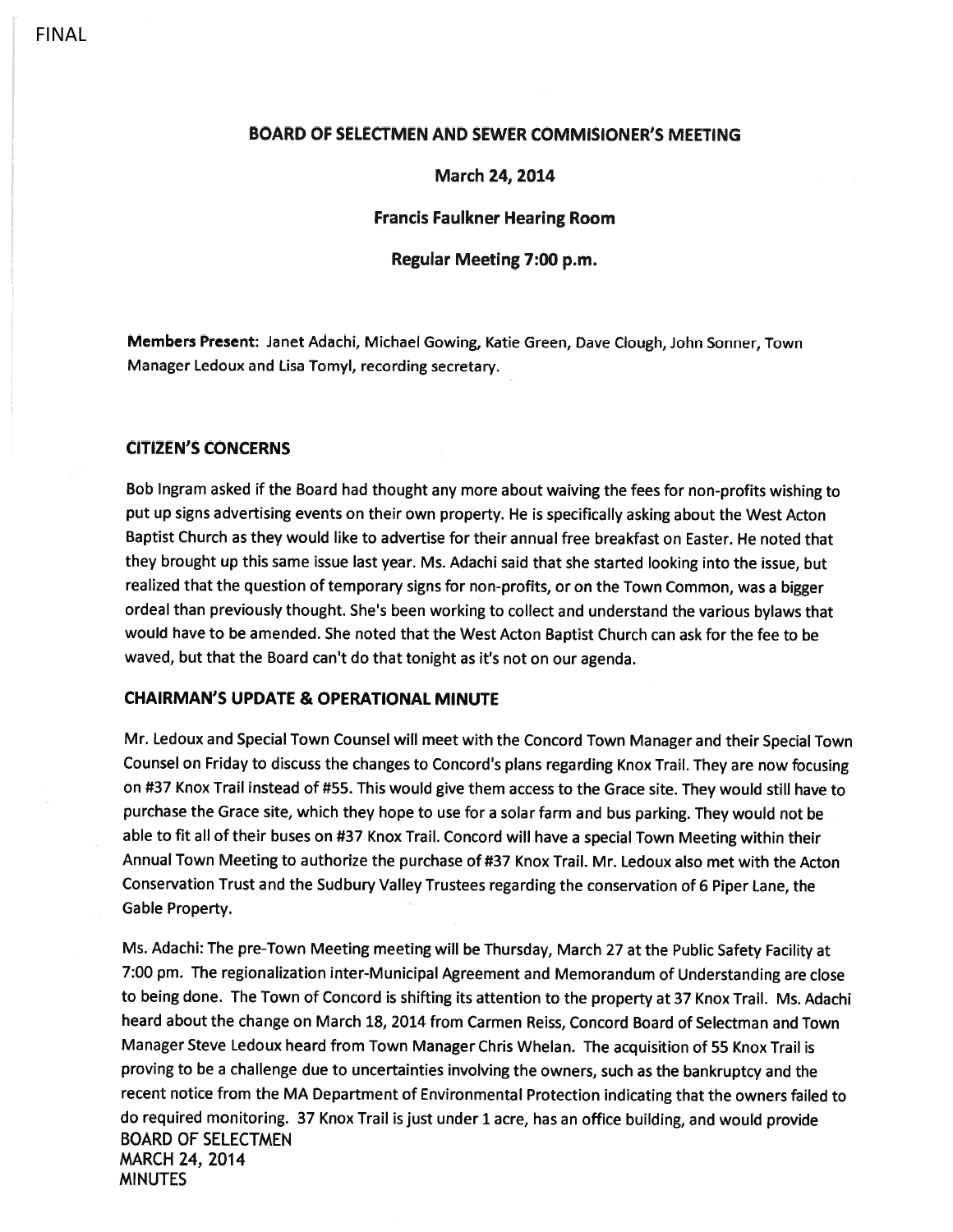access to the W.R. Grace property in Concord, which Concord has authority to purchase but hasn't ye<sup>t</sup> done.

## PUBLIC HEARINGS & APPOINTMENTS

# BUENO ACTON, LLC D/B/A BUENO Y SANO, JASON B. BRADY, MANAGER — 263 MAIN STREET COMMON VICTUALLER LICENSE — WINE AND MALT

Steven Graham was presen<sup>t</sup> representing the applicant as their attorney. Mr. Graham and Mr. Brady explained that they are requesting <sup>a</sup> beer and wine license. They have been in business for two years, and feel that it's time to take this step. Mr. Sonner asked Mr. Brady about the carry-in license that Bueno held for two years. Mr. Brady said they had no incidences throughout that time. Mr. Clough asked how they felt the carry-in license worked. Mr. Brady said that they did not do much to promote it, so it wasn't <sup>a</sup> big par<sup>t</sup> of their business. They decided to let that license go to apply for the malt and wine beverage pour instead. He feels this will increase revenue and will be good for the restaurant. Mr. Gowing asked if this will be an all bottle service. Mr. Bady said that they are exploring the idea of <sup>a</sup> draft line, but that it would be one or two beers at the most.

Mr. Gowing moved to approve the license. Mr. Sonner seconded.

UNANIMOUS VOTE

## AXE BROTHERS — 848 MAIN STREET SITE PLAN SPECIAL PERMIT #10/11/13 — 445S

The applicant requested a new hearing date after April 28<sup>th</sup>. The hearing was rescheduled for May 19<sup>th</sup> at 7:35pm. Ms. Green will remain the selectmen representative.

Mr. Clough moved to approve the new hearing date. Mr. Gowing seconded.

UNANIMOUS VOTE

# THE SCHOOL COMMITrEE'S DENNIS BRUCE WILL BE AVAILABLE TO ANSWER ANY QUESTIONS REGARDING ACTON-BOXBORO FY15 ASSESSMENT AND BUDGET

Dennis Bruce presented on the propose<sup>d</sup> Acton Boxborough Regional School District FY'15 budget. Paul Murphy and other members of the School Committee were also on hand to answer any questions.

Mr. Sonner thanked the School Committee for coming and for presenting tonight. He felt as though there needs to be additional explanations for the budget. He would like to see the difference between last year and this year's budget and what the budget would have been without regionalization. He would like to have additional context to understand what this budget means for the long term and not just this year.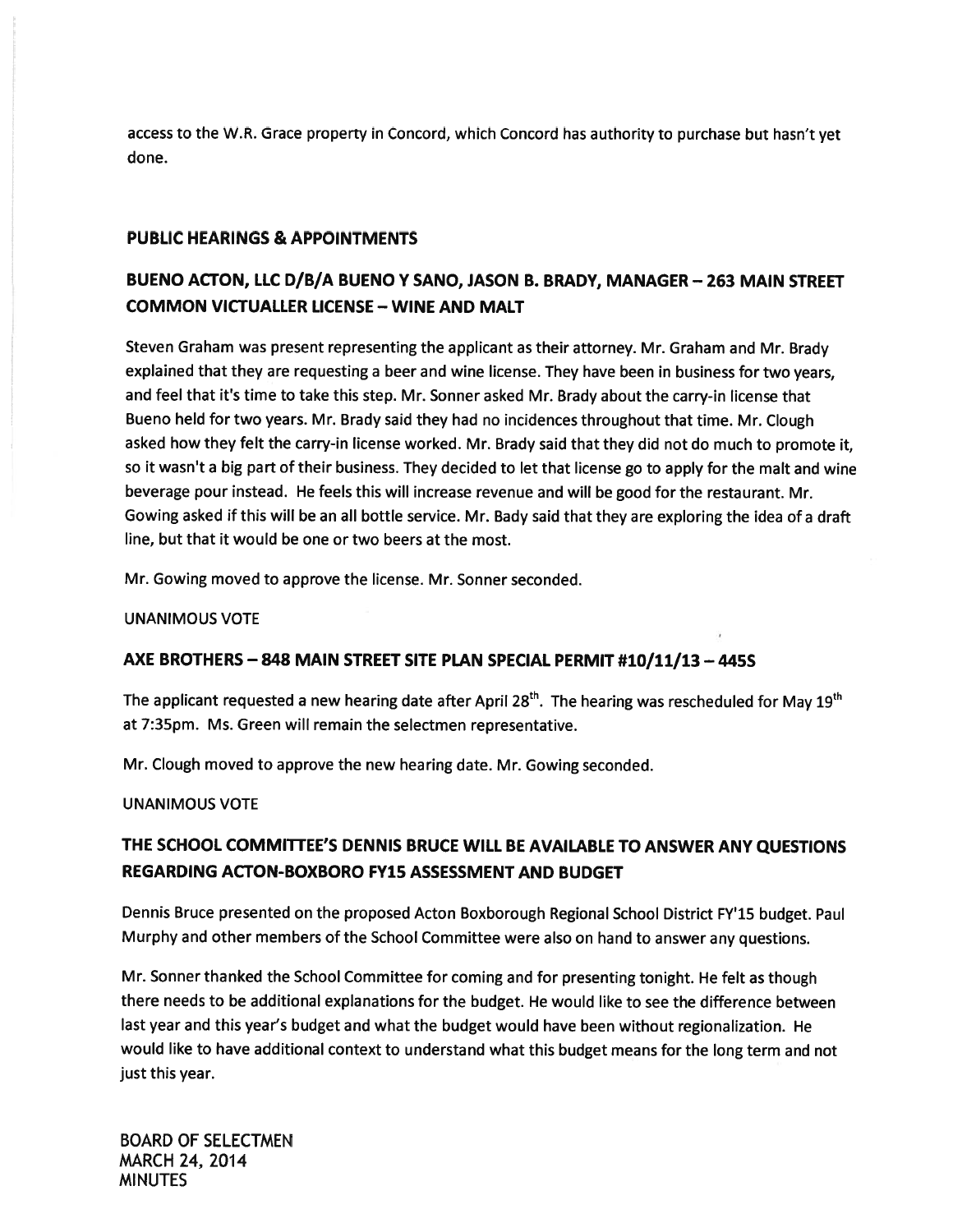Dennis said that they have seen many calculations of what the budget would have been if we hadn't regionalized. It's hard to compare these numbers and so the estimates are all over the map. He said that they tried to look at the long term when creating this budget. He said that they can't predict what will happen going forward, but he believes that Acton's assessment will level off.

Mr. dough said that reducing the OPEB liability seems to be more important to the town and isa lower priority for the schools. He is concerned about this going forward. In terms of the split in the Acton and Boxborough assessments, he think the gap will level off over time. He asked why, if the studies that Mr. Bruce brought up regarding student drug use, etc., have shown improvement over the last few years, the district is throwing money at the issue now.

Dennis said that the surveys are completed by students and that they are just one data point. There are <sup>a</sup> number of other assessments done to look at student needs.

Mr. dough noted that one of the priorities has been lowering class sizes, but he doesn't see money being pu<sup>t</sup> towards that effort. He is also concerned about the sustainability of the budget. The town will be paying approximately \$900k of the region's costs this year. He wanted to know how this is sustainable.

Dennis said that it is clear that there is no appetite for an override in the future. He also noted that 4-6% increases in the assessment aren't sustainable every year. He said that the school committee recognizes this and understands its responsibility.

Mr. Gowing noted that this has been <sup>a</sup> tough year for the School Committee. He pointed out some of the things that have inflated the school budget. He also has issues with the sustainability of the budget. He said that Dennis brought up the healthcare/Ch. <sup>69</sup> issue and he noted that we came to <sup>a</sup> goo<sup>d</sup> consensus. However, this will have to be addressed again this year. He recommended that they not pull the trigger on hiring the new assistant principals until the new superintendent comes in.

Ms. Green emphasized many of the points brought up earlier in the evening. She is particularly concerned with the sustainability of this budget. While it has been lowered since Budget Saturday, this was largely done by moving money out of the operating budget, finding one time funds, and shifting costs to the municipal budget. She is very concerned about how they can balance the budget next year without another large increase in Acton's assessment.

Ms. Adachi said that the rollout of the school budget was ugly and confusing. Throughout the process, she has felt that things were being camouflaged. She said that the slides that were presented tonight were better.

Paul Murphy said that he was struck by the complexity of the budget this year. He said that even issues like enrollment are complex. He spoke about the increasing SPED costs, particularly due to additional out of district <sup>p</sup>lacements. He noted that it's more complicated than <sup>a</sup> declining enrollment equating to decreasing taxes. He said that their efforts to fund the OPEB liability so far have helped. He also said that the School Committee's primary role is serving students.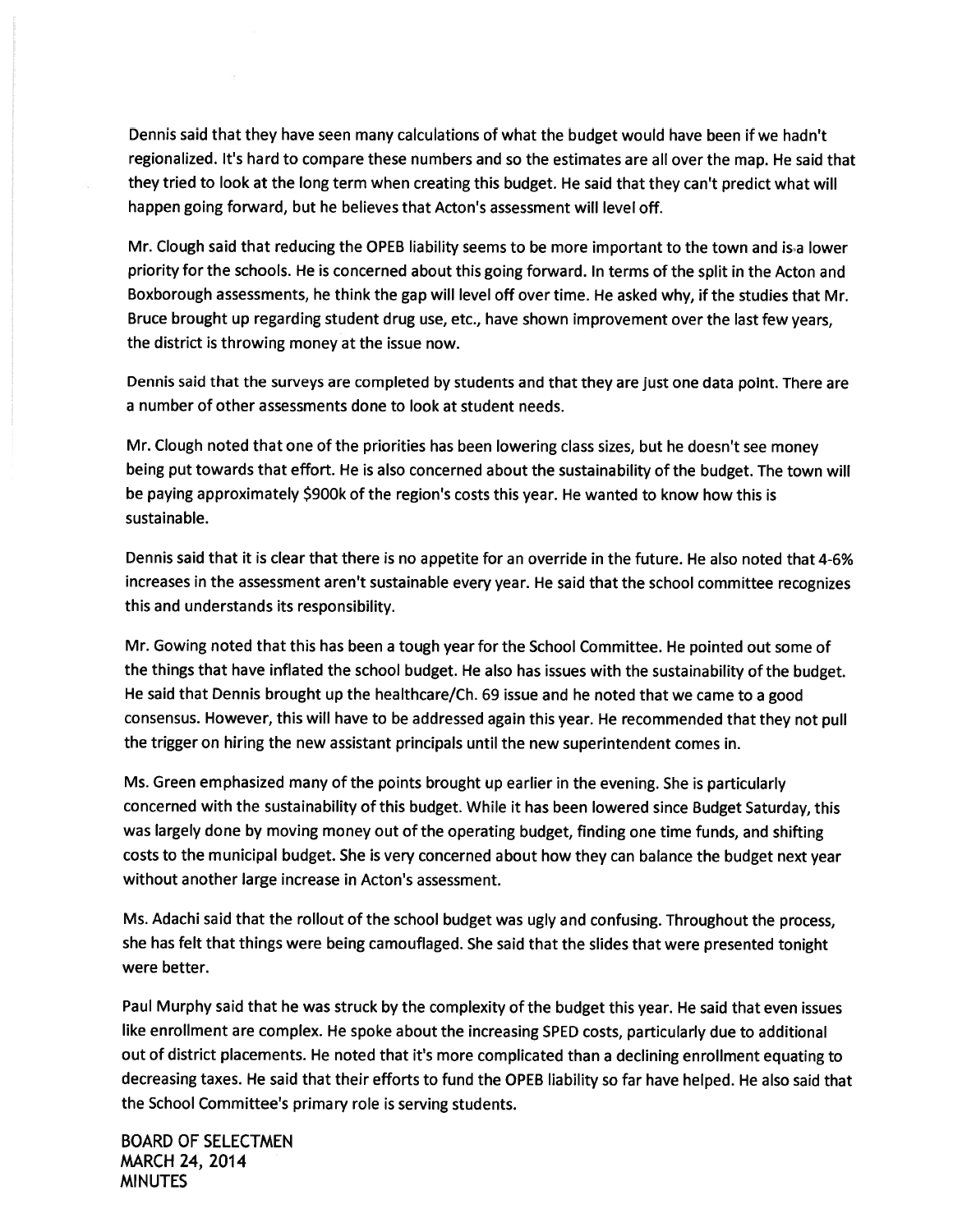Herman Kabakoff, resident, said that nobody would question the need for the additional staff in this budget. What he's heard <sup>a</sup> number of people question, however, is the timing of the additions. He also noted that it is not too late for the School Committee to rework the budget and lower the assessment.

## SELECTMAN'S BUSINESS

Warrant article discussion —

## Chief Futterer -ALS Initiative Article 12

Chief Futterer of the Fire Department presented on Warrant Article 12, which requests funding to expand Acton's ALS program.

Ms. Green thanked the Chief for <sup>a</sup> grea<sup>t</sup> presentation and noted that she had goo<sup>d</sup> experience during <sup>a</sup> ride-along with Chief last year. She said that she was supportive of this proposal and she felt that it was good for the general public to realize what fire departments do now.

Mr. Gowing thanked the Chief and noted that in the age of outsourcing this is an excellent reason for in sourcing. He thinks it is the right way to go.

Mr. Clough said that the enterprise fund seems to be fiscally responsible. He asked if the Chief feels this will be the trend for other communities and if they know Acton's intensions for expanding this program. The Chief said that the other towns are happy about this and noted that we will be maintaining our mutual aid agreements so this will actually benefit neighboring communities.

Mr. Sonner thanked the Chief and said that while the Chief said this program was revenue neutral, it looks like it may actually be revenue positive. Chief Futterer said that they expec<sup>t</sup> the program to produce revenue, but wanted to be cautious in their presentation.

### Heather York - Nursing Director/ Doug Halley Board of Health

Heather York and Doug Halley gave <sup>a</sup> presentation on the financial status and future of the Acton Nursing Service.

Mr. Sonner asked about the role of VNANE in relation to ACO's. He wanted to know if the idea was to try to fight fire with fire. Heather said that was generally the case. Mr. Sonner was wondering if the <sup>p</sup>lanned presentation to the Board in May would address some of the unknowns around the future of the ANS. Heather said that was the plan.

Mr. Gowing thanked them for the presentation and asked if the expansion of ACO's continues will continued to have an adverse effect on the ANS. Doug said that if the healthcare system remains the same, that the worry will still be there. There is <sup>a</sup> lot going on in the healthcare industry however, and the politics around this may start to change.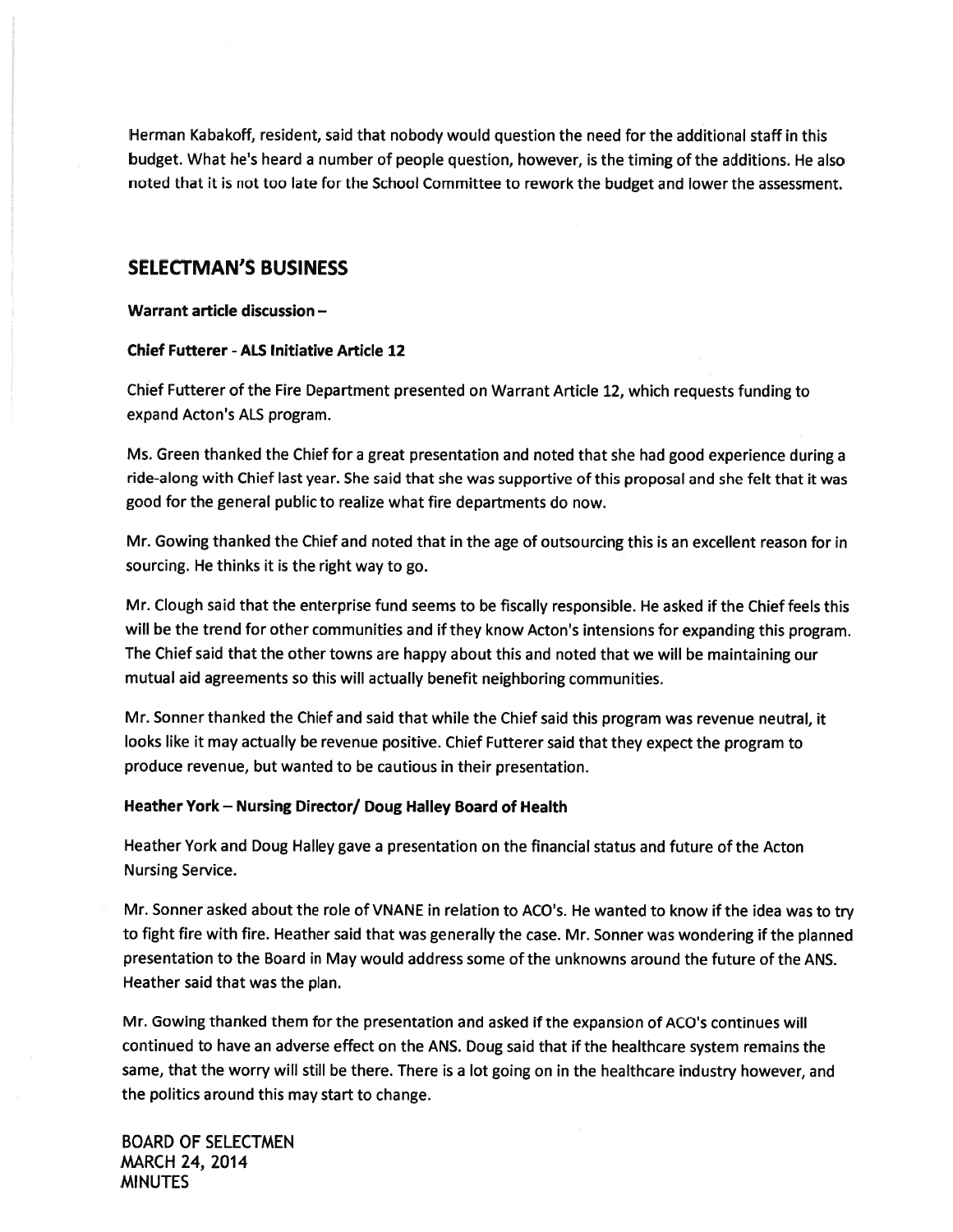Ms. Green thanked them for the presentation and spoke about the impact of ACO's on the ANS.

Ms. Adachi said that in the past, Doug and Heather gave <sup>a</sup> presentation to the Board indicating that <sup>a</sup> higher percentage of Medicare patients would be good for the ANS. Now, however, it seems like it's the opposite.

Bob Evans asked, if they are taking into account all the various funding they receive, are they expecting <sup>a</sup> 25% loss for FY'15? Doug said that if they spen<sup>t</sup> all the money proposed, that would be the case.

Article 12 — Mr. Sonner moved to recommend, Ms. Green — Second — UNANIMOUS VOTE

Article 13 — deferred

Article 21\* - Mr. Clough moved to Not Recommend, Ms. Green - Second - 4:1, Chairman Adachi - Nav

Article 22 - Mr. Sonner moved to recommend, Mr. Gowing - Second - UNANIMOUS VOTE

Article 23 — Ms. Green — moved to recommend, Mr. Gowing — Second — UNANIMOUS VOTE

Article 24— Mr. Sonner moved to recommend, Ms. Green — Second — UNANIMOUS VOTE

Article 27— Mr. Sonner - HOLD

Article 28 – Mr. Sonner moved to take no action, Ms. Green - Second - UNANIMOUS VOTE

Article 29 — Mr. Sonner moved to recommend, Ms. Green — Second — UNANIMOUS VOTE

\*There was much discussion before moving not to recommend Article 21. Ms. Green said that she would be voting not to recommend in order to send <sup>a</sup> message to the School Committee that the Board has serious concerns about the sustainability of the budget. Mr. Gowing said he echoed Ms. Green's concerns. He felt that this was <sup>a</sup> bad year to lump all of this together and that it's not <sup>a</sup> fair assessment to the town. Therefore, he will be voting not to recommend. Mr. Clough said that, in his opinion, the things that were supposed to happen with regionalization aren't happening and that he doesn't see this budget as focusing on the students. He said that there are many factors making the budget look better than it is and that they are trying to do too much with too little. He will be voting not to recommend. Mr. Sonner said that the budget development process wasn't good and that if we take out the external factors, this isn't <sup>a</sup> change in the right direction. He said that he wants to suppor<sup>t</sup> the fellow town board, but that he doesn't feel that he can vote yes. Ms. Adachi said that it's been <sup>a</sup> tough decision and that she has not been happy with how the budget has developed. She feels that the savings from regionalization are being spen<sup>t</sup> and that we should be giving deference to the new superintendent and allowing him to prioritize the needs. However, she doesn't think the School Committee will vote <sup>a</sup> lower budget between now and Town Meeting and voting to not recommend will not have an impact. She fears that voting not to recommend will make it harder to work with the School Committee and the new superintendent. Therefore, while she doesn't like the budget, she will be voting to recommend the article.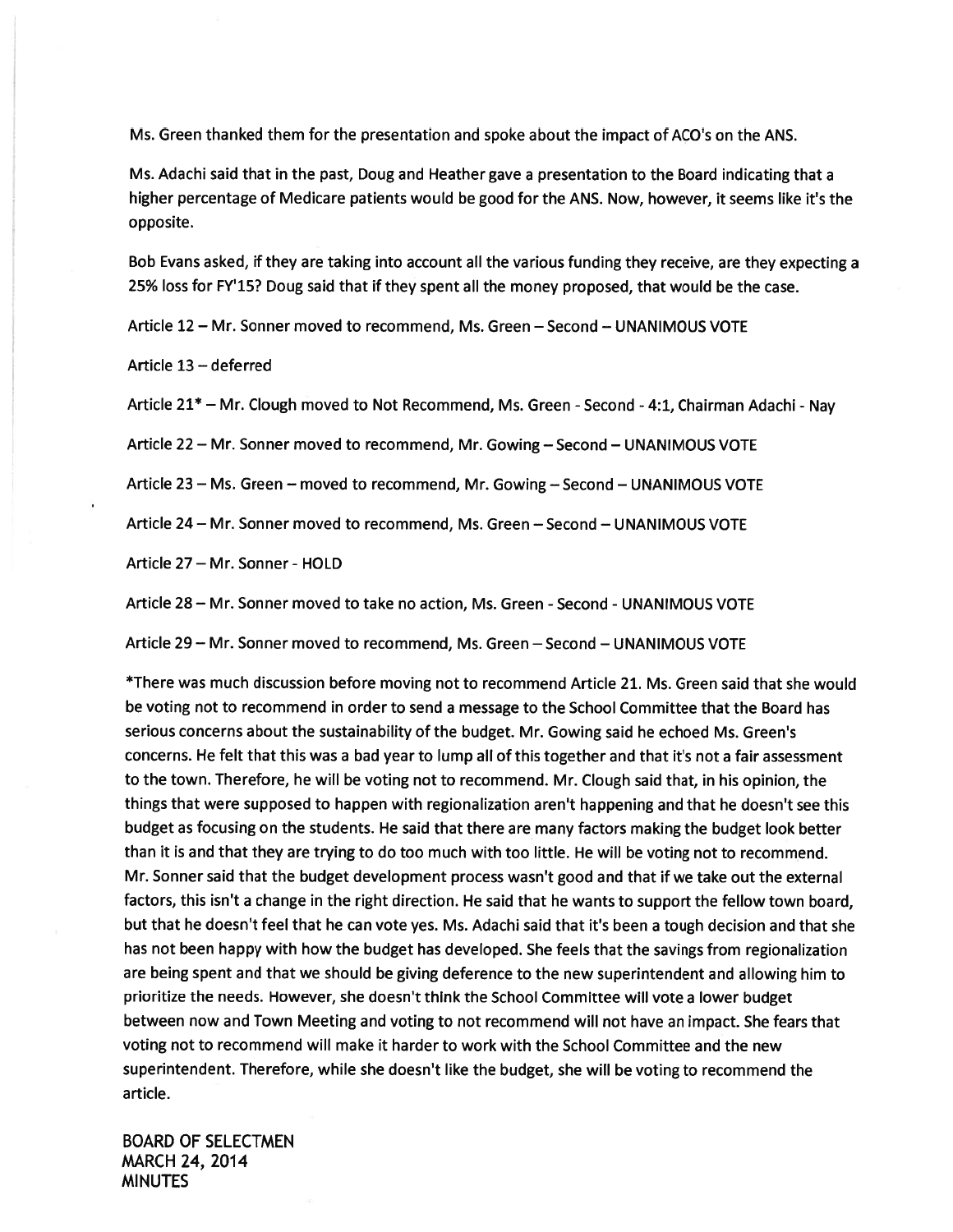# AUDUBON HILL

Manager Ledoux met with the Audoubon Hill North and South Associations following their reques<sup>t</sup> to the Board last year to pay for <sup>a</sup> portion of their septic repair. The Board agreed to the reques<sup>t</sup> but wanted to memorialize the agreemen<sup>t</sup> and provide <sup>a</sup> better structure going forward. The first document would obligate the town to pay the \$40,000 towards the septic repair. The second document is an amendment to our lease agreemen<sup>t</sup> which discusses the town's obligations relating to the septic system going forward. The amendment includes <sup>a</sup> formula in section 1.3 saying the town will pay <sup>a</sup> septic fee twice the fee of <sup>a</sup> single family home and that the money will go into <sup>a</sup> fund to address future capital costs. Section 2.4 in the agreemen<sup>t</sup> <sup>g</sup>ives the town the right to tie into the sewer system and to receive all necessary easements if we choose to go that route in the future.

Ms. Green wanted to know what would happen if there's <sup>a</sup> change of use for the building in the future. Will we continue to pay the septic bill as laid out in this formula or will we revisit the lease? Mr. Ledoux said that we would have to renegotiate the lease.

Mr. Gowing asked where the money we pay will go. Mr. Ledoux said it will go into an escrow account and can be used for future capital costs.

Mr. Sonner felt that we should approve the settlement agreement.

Mr. Sonner moved to approve the settlement agreement. Mr. Clough seconded.

UNANIMOUS VOTE

## SELECTMEN'S REPORTS

Mr. Sonner: As <sup>a</sup> follow up to the reports from earlier tonight on the development of Concord's <sup>p</sup>lans to purchase land at Knox Trail, the Water District will likely move to take no action on the warrant article they previously proposed. SATSAC had previously thought it best to wait for the station construction to be finished before considering raising the parking fees. However, due to the delays, they are revisiting that idea.

Mr. Clough: The EDC is re-engaging with businesses in town. Mr. Clough attended the Finance Committee meeting where they, like us, are focused on the upcoming Town Meeting.

Ms. Adachi: The Acton Water District annual meeting was held on Wednesday, March 19, 2014. The Commissioners' had <sup>a</sup> meeting before the annual meeting and decided not to pursue the groundwater protection warrant article, for various reasons, including possible unintended consequences, such as an adverse impact on existing businesses. Commissioner Ron Parenti will move at Town Meeting to pass it over. The Water District's warrant had 13 articles, with the 13<sup>th</sup> involving a proposal to allow AT&T to BOARD OF SELECTMEN MARCH 24, 2014 **MINUTES**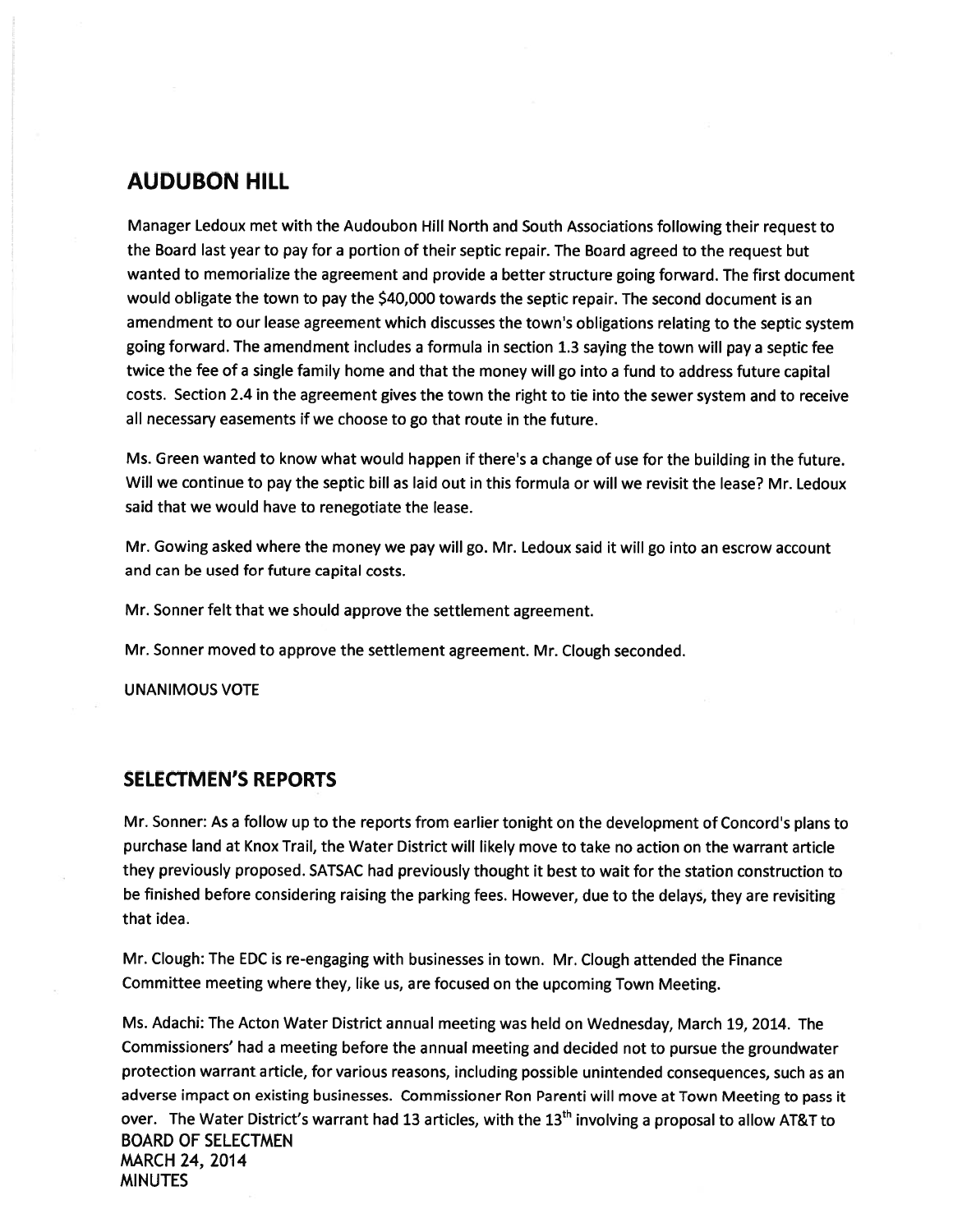<sup>p</sup>lace <sup>a</sup> cell tower on Water District property off Main and Wyndcliff. The Library meeting room was packed with neighbors, who voted down the article. The Land Stewardship Committee is returning to the long-pending draft mission statement, which go<sup>t</sup> stuck due to differences in opinion about liability coverage for non-LSC member volunteers. Ms. Adachi will work with land Steward Tom Arnold after town Meeting to finalize the mission. The Water Resources Advisory Committee needs to submit <sup>a</sup> statement for the draft Open Space <sup>p</sup>lan about the draft storm water managemen<sup>t</sup> bylaw. The MMA Legislative Breakfast was held on Friday, March 14, <sup>2014</sup> at the Goodnow Library in Sudbury. Ms. Adachi and Mr. Gowing attended and afterward toured the library. The Acton Conservation Trust annual meeting was held on Sunday, March 23, 2014. Mr. Gowing covered in his liaison report. Jim Snyder-Grant received the Holley award; featured speaker Russ Cohen, MA Fish and Wildlife, talked about foraging foods in the wild, and provided samples of baked goods made with foraged ingredients. An OPEB Forum was held on Monday, April 24, 2014 at 5:00 at Concord Town House, second floor. Mr. Clough covered in his liaison report. Representative Corey Atkins organized and hosted. Speakers included Representative Aaron Michlewitz, Chairman, House Public Service Committee, Michael Widmer of MA Taxpayers foundation, and MMA Executive Director Geoff Beckwith.

Mr. Gowning: The Cable Advisory Board recently met with Acton TV, Comcast, and Brendan Hearn from the regional district to discuss the issue of including the Blanchard school in Boxborough onto the INET. The current Acton contract with Comcast does not suppor<sup>t</sup> it and some sort of negotiated settlement with Boxborough and the Region will have to be explored. The Comcast rep, Ben Pearlman, will review the Boxborough contract terms and conditions. At the MMA legislative breakfast, OPEB design, state aid, chapter <sup>70</sup> funds and SPED were the topics of discussion. An OPEB workshop was being held earlier today in Concord. The Acton Conservation Trust held their annual meeting and awarded the annual Carol Holley award to Jim Snyder Grant for his efforts in conservation. They also had an interesting speaker talked on Acton wild edibles and how to identify them. The Regional Transportation Advisory Council submitted their freight/rail <sup>p</sup>lan to the MPO. They are currently working on the current TIP <sup>p</sup>lan review. All will be available for public comment in the month of April. The Council on Aging met and discussed the latest effort to streamline the sign-up process for classes at the senior center. The senior center staff, in an effort to reduce the prior confusion, implemented <sup>a</sup> single <sup>p</sup>hone log source on Google Docs. Although it worked, it was slow. This replaced the pas<sup>t</sup> practice of handling both <sup>p</sup>hone calls and <sup>p</sup>hysical walk ins. The <sup>p</sup>hysical sign up was deleted (which was good, because it was cold). Mr. Gowing attending the S. T. A. R.employee recognition awards dinner and helped handout awards to those employees of 10, 20, and <sup>30</sup> year employment with the town of Acton. <sup>A</sup> goo<sup>d</sup> time was had by all.

Ms. Green: The school committee met and voted to reduce their FY'15 budget proposa<sup>l</sup> by \$170k. Most of the lower costs, however, were due to <sup>a</sup> lower MRB assessment because the town is <sup>p</sup>icking up most of those costs this year. The Historic Commission met with nothing to really report, but they are looking at historical, town owned buildings that currently do not have historical <sup>p</sup>laques on them. They may be interested in purchasing <sup>p</sup>laques for some of these buildings.